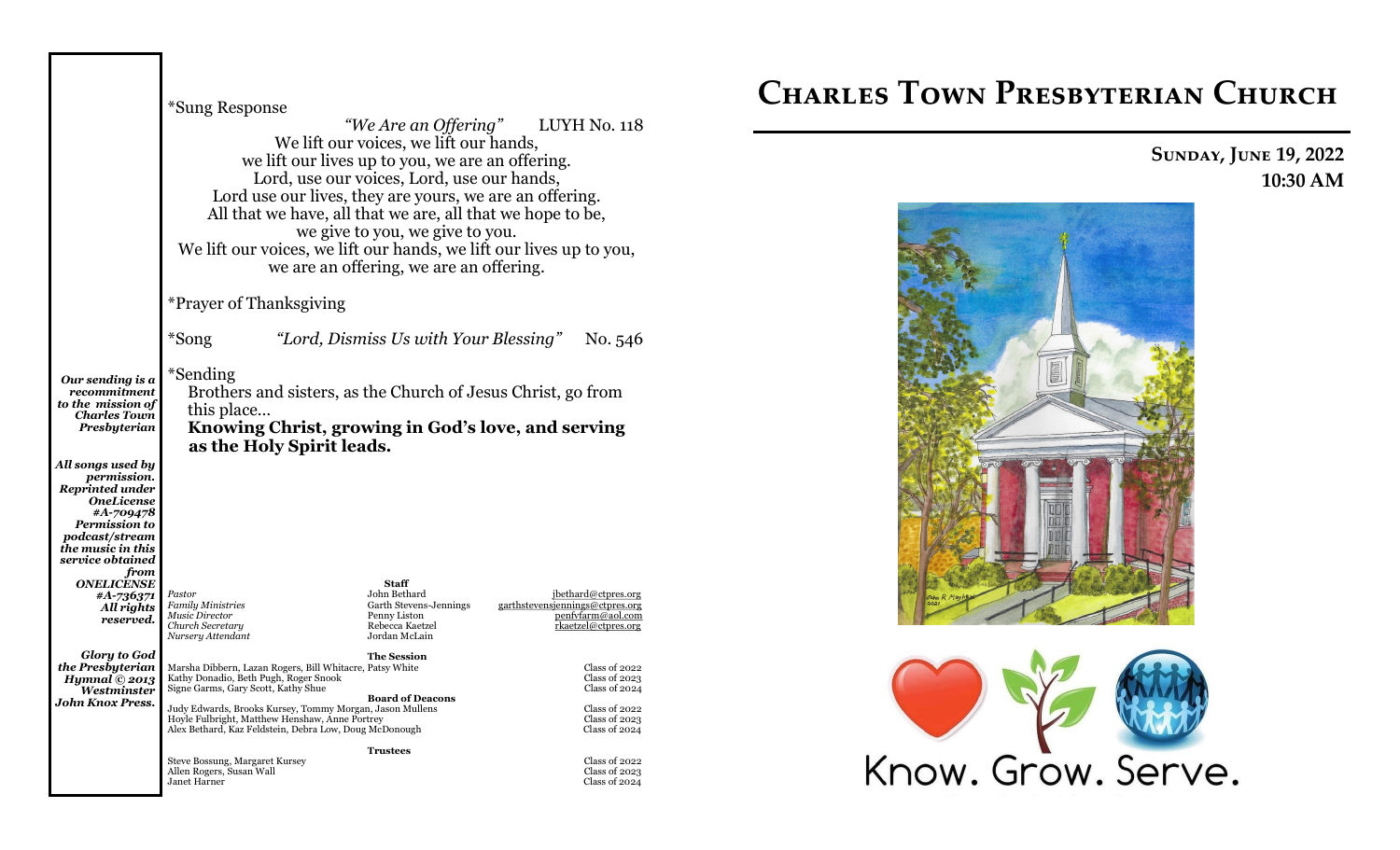|                                                                                                                          |                                                                                                                                                                                                                                                                                                                                                                                                                                                                                              | Please be sure to silence your cell phones                                                                                              |                                                                                                                                                                                                                                                                                                                                                                                                                           | *Sung Response to Confession |                                                                                                                                                                                                     |                               | The congrega-<br>tion responds in                                                        |
|--------------------------------------------------------------------------------------------------------------------------|----------------------------------------------------------------------------------------------------------------------------------------------------------------------------------------------------------------------------------------------------------------------------------------------------------------------------------------------------------------------------------------------------------------------------------------------------------------------------------------------|-----------------------------------------------------------------------------------------------------------------------------------------|---------------------------------------------------------------------------------------------------------------------------------------------------------------------------------------------------------------------------------------------------------------------------------------------------------------------------------------------------------------------------------------------------------------------------|------------------------------|-----------------------------------------------------------------------------------------------------------------------------------------------------------------------------------------------------|-------------------------------|------------------------------------------------------------------------------------------|
|                                                                                                                          | Prelude                                                                                                                                                                                                                                                                                                                                                                                                                                                                                      | "I Love You, Lord"<br>(C) 2022 House of Mercy Music)<br><b>Glory Singers</b>                                                            | Laurie B. Klein<br>arr. Jay Rouse                                                                                                                                                                                                                                                                                                                                                                                         |                              | "Healing Grace"<br>Merciful God and Father, loving us like no other,<br>Hear our prayer, the cry of our hearts, as we come to you.<br>We acknowledge our transgressions, we confess to you or sins; | LUYH No. 68                   | song because<br><b>God hears our</b><br>prayer.                                          |
| Songs listed with<br>"No. " are found                                                                                    | Call to Worship<br>Psalm 22:22-25<br>I will tell of your name to my brothers;<br>in the midst of the congregation I will praise you:                                                                                                                                                                                                                                                                                                                                                         |                                                                                                                                         |                                                                                                                                                                                                                                                                                                                                                                                                                           |                              | Show us mercy and compassion,<br>touch our lives with your healing grace again.                                                                                                                     |                               |                                                                                          |
| in the purple<br>hymnal. Songs<br>listed with<br>"LUYH" are<br>found in the light<br>blue songbook                       |                                                                                                                                                                                                                                                                                                                                                                                                                                                                                              | You who fear the Lord, praise him!<br>All you offspring of Jacob, glorify him,<br>and stand in awe of him, all you offspring of Israel! |                                                                                                                                                                                                                                                                                                                                                                                                                           | Children's Moment            |                                                                                                                                                                                                     | <b>Garth Stevens-Jennings</b> |                                                                                          |
| During the first<br>song/hymn,<br>ushers will<br>collect prayer<br>concern cards,<br>which are found<br>in the pew rack. | For he has not despised or abhorred the affliction of the<br>afflicted, and he has not hidden his face from him,<br>but has heard, when he cried to him.<br>From you comes my praise in the great<br>congregation; my vows I will perform before those<br>who fear him.                                                                                                                                                                                                                      |                                                                                                                                         | Prayers of the People and the Lord's Prayer<br>The Lord's Prayer: Our Father who art in heaven, hallowed be thy<br>name. Thy kingdom come, thy will be done, on earth as it is in heaven. Give us<br>this day our daily bread; and forgive us our debts, as we forgive our debtors;<br>and lead us not into temptation, but deliver us from evil. For Thine is the<br>kingdom and the power and the glory, forever. Amen. |                              | Prayer in<br>worship connect<br>us to God and to<br>one another.                                                                                                                                    |                               |                                                                                          |
| When this                                                                                                                | *Songs                                                                                                                                                                                                                                                                                                                                                                                                                                                                                       | "Let There Be Praise"                                                                                                                   | LUYH No. 41                                                                                                                                                                                                                                                                                                                                                                                                               | *Hymn                        | "Glorious Things of Thee Are Spoken"                                                                                                                                                                | No. 81                        |                                                                                          |
| symbol $(*)$<br>precedes an<br>element of the<br>service, please<br>rise in body or<br>spirit.                           |                                                                                                                                                                                                                                                                                                                                                                                                                                                                                              | "Praise, I Will Praise You, Lord" LUYH No. 48<br>"I Sing Praises"                                                                       | LUYH No. 35                                                                                                                                                                                                                                                                                                                                                                                                               | Scripture                    | Ecclesiastes 2 (select verses)                                                                                                                                                                      | p. 656                        |                                                                                          |
| Confessing our                                                                                                           | Prayer of Confession (in unison)<br>Holy God, we confess to you that we often fail to make use of<br>sins brings us to<br>the life you have given us. We focus on the routine of<br>each day or the sudden hardships, and we wonder where<br>to hear God<br>you are, instead of looking to you in every part of our<br>lives. Forgive our selfishness and help us to see you and<br>we worship.<br>know you in all things, that our lives would reflect your<br>glory and your gospel. Amen. |                                                                                                                                         |                                                                                                                                                                                                                                                                                                                                                                                                                           | Message                      | "That Feels Good!"                                                                                                                                                                                  | Pastor John                   |                                                                                          |
| a  place of humil-<br>ity, allowing us<br>more clearly as                                                                |                                                                                                                                                                                                                                                                                                                                                                                                                                                                                              |                                                                                                                                         |                                                                                                                                                                                                                                                                                                                                                                                                                           | <b>Musical Offering</b>      | "Created In Christ Alone"<br>(C) 2022 by Hal Leonard)<br><b>Glory Singers</b>                                                                                                                       | Mary McDonald                 | The musical<br>offering allows<br>us time to reflect<br>on all that God<br>has given us. |
|                                                                                                                          |                                                                                                                                                                                                                                                                                                                                                                                                                                                                                              |                                                                                                                                         | Sharing of our Gifts and Offerings                                                                                                                                                                                                                                                                                                                                                                                        |                              | Please pass the<br>offering plate to<br>your neighbors<br>in your pew.                                                                                                                              |                               |                                                                                          |
|                                                                                                                          | <b>Silent Confession</b><br><b>Assurance of Pardon</b>                                                                                                                                                                                                                                                                                                                                                                                                                                       | Friends, believe the good news of the gospel,<br>In Jesus Christ we are forgiven.                                                       |                                                                                                                                                                                                                                                                                                                                                                                                                           |                              |                                                                                                                                                                                                     |                               | Offering is our<br>response to all<br>that God has<br>given us!                          |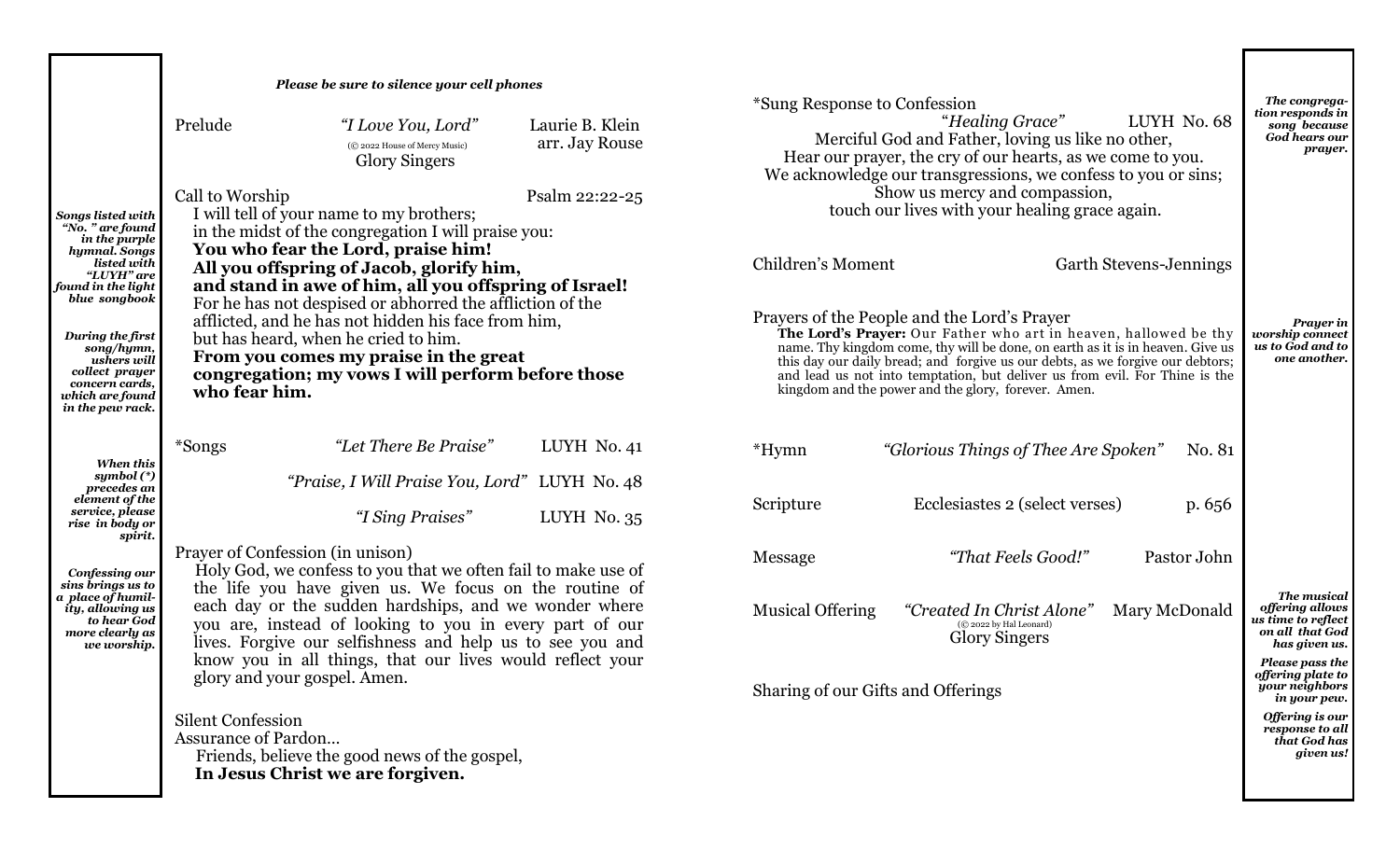### *"Created In Christ Alone"* (today's musical offering)

May we see with His eyes; May we hear with His ears In extending the arms of Christ. E'v'ry burden we bear, His compassion we share, May we love with the heart of Christ.

*(Refrain) As Christ has loved, we also should love. He is greater than all of our fears. As we go in His name, His love we proclaim: We're created in Christ alone!*

May we speak through His word; May our voices be heard As we share the good new of Christ. We will shine forth His light, till His truth be made sight. Let us go for the cause of Christ! Shine His light to the world! (Refrain) (© 2022 by Hal Leonard)

### **Notes:**

## **Today's Scripture Readings** Ecclesiastes 2 (select verses)

I said to myself, "Come now, I will test you with pleasure to find out what is good." But that also proved to be meaningless. **<sup>2</sup>** "Laughter," I said, "is madness. And what does pleasure accomplish?" **<sup>3</sup>** I tried cheering myself with wine, and embracing folly—my mind still guiding me with wisdom. I wanted to see what was good for people to do under the heavens during the few days of their lives.

**<sup>4</sup>** I undertook great projects: I built houses for myself and planted vineyards. **<sup>5</sup>** I made gardens and parks and planted all kinds of fruit trees in them. **<sup>6</sup>** I made reservoirs to water groves of flourishing trees. **<sup>7</sup>** I bought male and female slaves and had other slaves who were born in my house. I also owned more herds and flocks than anyone in Jerusalem before me. **<sup>8</sup>** I amassed silver and gold for myself, and the treasure of kings and provinces. I acquired male and female singers, and a harem as well—the delights of a man's heart.

<sup>12</sup> Then I turned my thoughts to consider wisdom, and also madness and folly. What more can the king's successor do than what has already been done? <sup>13</sup> I saw that wisdom is better than folly. just as light is better than darkness. <sup>14</sup> The wise have eyes in their heads, while the fool walks in the darkness; but I came to realize that the same fate overtakes them both. <sup>15</sup> Then I said to myself, "The fate of the fool will overtake me also. What then do I gain by being wise?" I said to myself, "This too is meaningless."

<sup>18</sup> I hated all the things I had toiled for under the sun, because I must leave them to the one who comes after me. <sup>19</sup>And who knows whether that person will be wise or foolish? Yet they will have control over all the fruit of my toil into which I have poured my effort and skill under the sun. This too is meaningless. <sup>20</sup> So my heart began to despair over all my toilsome labor under the sun. <sup>21</sup> For a person may labor with wisdom, knowledge and skill, and then they must leave all they own to another who has not toiled for it. This too is meaningless and a great misfortune. <sup>22</sup>What do people get for all the toil and anxious striving with which they labor under the sun? <sup>23</sup>All their days their work is grief and pain; even at night their minds do not rest. This too is meaningless.

<sup>24</sup>A person can do nothing better than to eat and drink and find satisfaction in their own toil. This too, I see, is from the hand of God, <sup>25</sup> for without him, who can eat or find enjoyment? <sup>26</sup> To the person who pleases him, God gives wisdom, knowledge and happiness, but to the sinner he gives the task of gathering and storing up wealth to hand it over to the one who pleases God. This too is meaningless, a chasing after the wind.